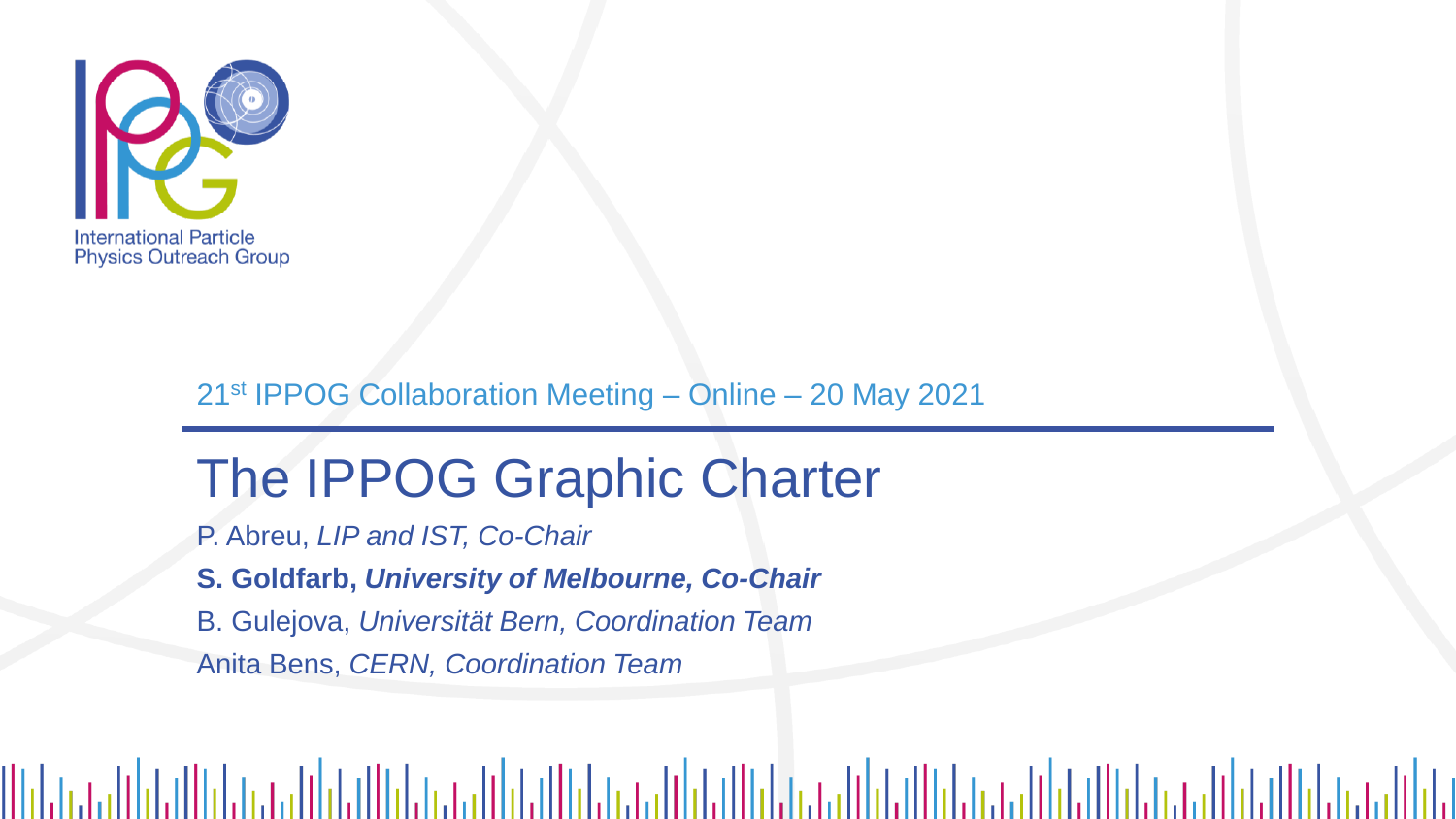

**Motivation** 

- **Establish a well-defined visual identity for the collaboration**
- Provide elements to be applied to all visual media
	- New website and Resource database
	- Presentations made on behalf of the Collaboration
	- Brochures, Posters, public Documents, etc.

# Recent modifications

- Current logo, colours defined in 2011 (changed to IPPOG in 2010)
- Graphic designers asked to use these elements in the new website
- They adjusted to develop a coherent colour palette
- They provided guidelines, font and colour specifications

21 May 2021 2021 2021 10th IPPOG Collaboration Board, Online 2014

- We asked our graphic designer, Cinzia De Melis (Annual Report) to formalise
	- Graphic Charter, elements, templates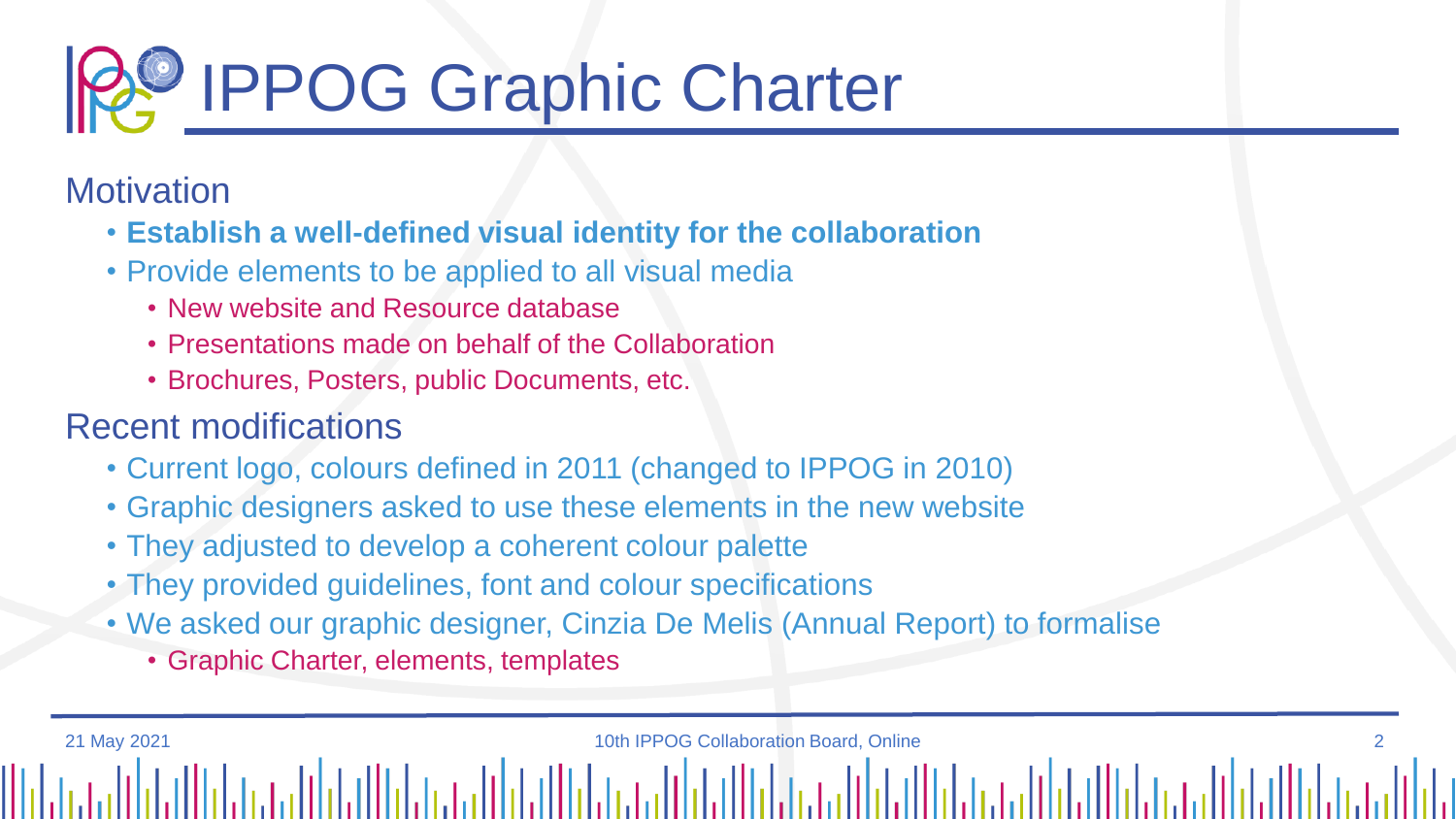

## The Graphic Charter

- Colour palette (with light and dark variations)
- 3 logo types
	- Classic logo (square), Classic logo (monogram), Classic logo (horizontal)
- Logo margins, padding, minimum size
- 5 single-colour variations (no background and badge)
- Graphic rules for usage
- Design for stationery, cards, envelopes, Annual Report, etc.

21 May 2021 10th IPPOG Collaboration Board, Online 3

• Fonts: Ubuntu, Helvetica, Arial (if no Helvetica)

## Elements (to be shared on new site)

- Full set of logos
- Templates for presentations, stationery, posters, brochures, reports, etc.

Yes, these slides (and Pedro's) are compliant (or at least a first attempt)